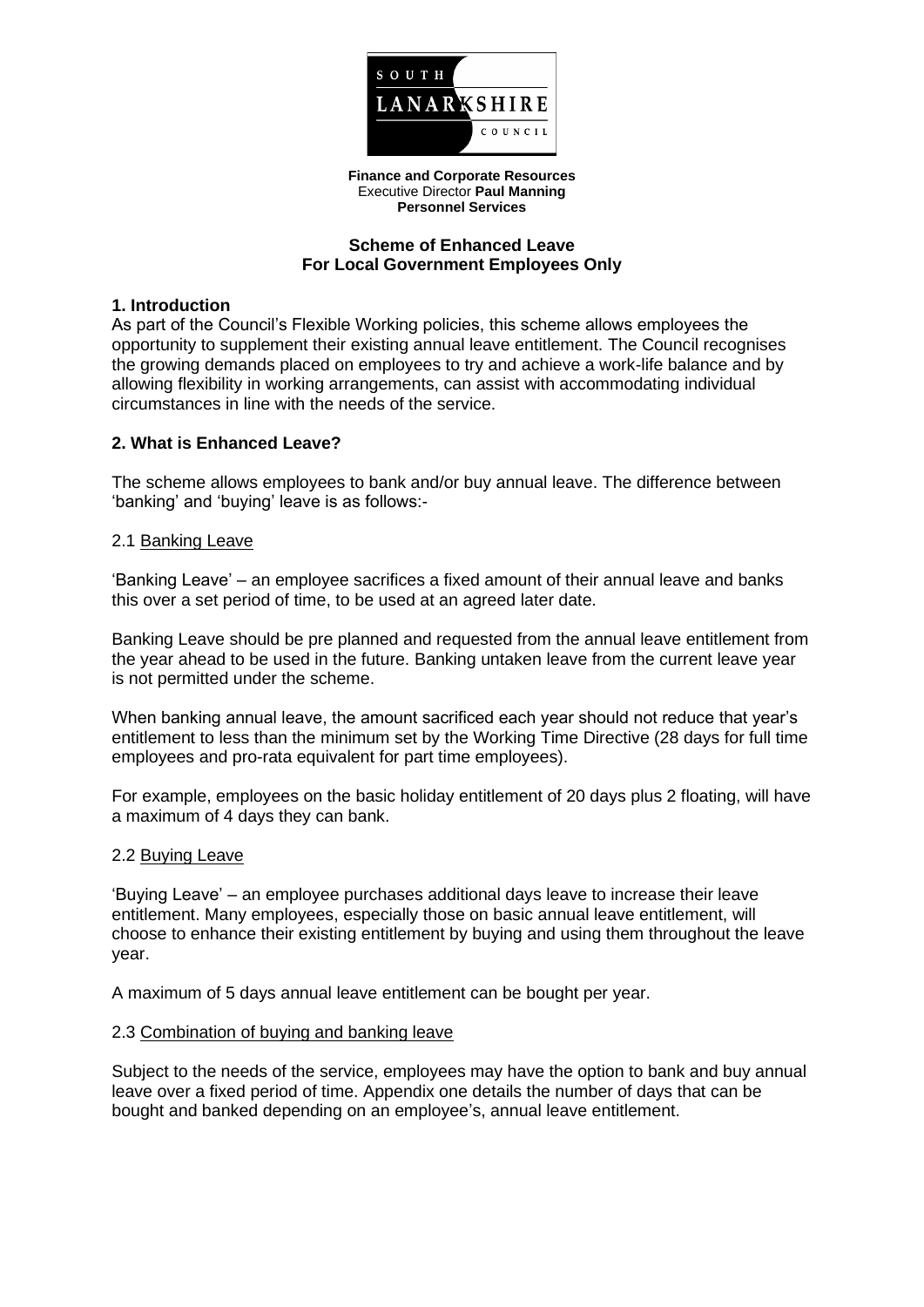# **3. Conditions for participation in the Scheme**

Employees have the option to use their bought or banked leave either to supplement their existing annual leave entitlement or to take an extended period of leave i.e. a sabbatical. The general criteria for being able to apply for a sabbatical or supplemented leave, includes the following:-

### 3.1 Service Requirements

All approvals for enhanced leave under the terms of the scheme are subject to the needs of the service and will be considered by the appropriate manager within 14 days of receiving the request.

Applications should include the amount of leave to be banked / bought, the period in which it will be accrued and how it will be taken i.e. for a sabbatical or to supplement current annual leave entitlement.

Managers should take into account other leave requests submitted from employees and the number of periods of extended leave already taken by the employee and any service need requirements.

Employees participating in the scheme are expected to demonstrate a good level of attendance. To ensure consistency across the Council, the suggested level of attendance is 97%. However, managers are expected to review each case on an individual basis and take into consideration previous records of attendance and the reasons for any absence(s).

For example, a manager may authorise an application from an employee whose absence has fallen below 97% due to treatment for a medical condition, and who in previous years has demonstrated a good level of attendance.

Where the manager is unable to grant the request, the employee has the right to progress this through the grievance procedures.

### 3.2 Conditions for banking and buying leave

### 3.2.1 Banking Leave

When banking annual leave, the amount sacrificed each year should not reduce that year's entitlement to less than the minimum set by the Working Time Directive (28 days for full time employees and pro-rata equivalent for part time employees).

The maximum period over which leave can be banked is five years. Banking Leave should be pre planned and requested from the annual leave entitlement from the year ahead to be used in the future. Banking untaken leave from the current leave year is not permitted under the scheme.

### 3.2.2 Buying Leave

When buying annual leave, no more than 5 days of an employee's annual leave entitlement can be purchased in any one leave year.

Payroll will make deductions direct from an employees' salary every 4 weeks over the leave year.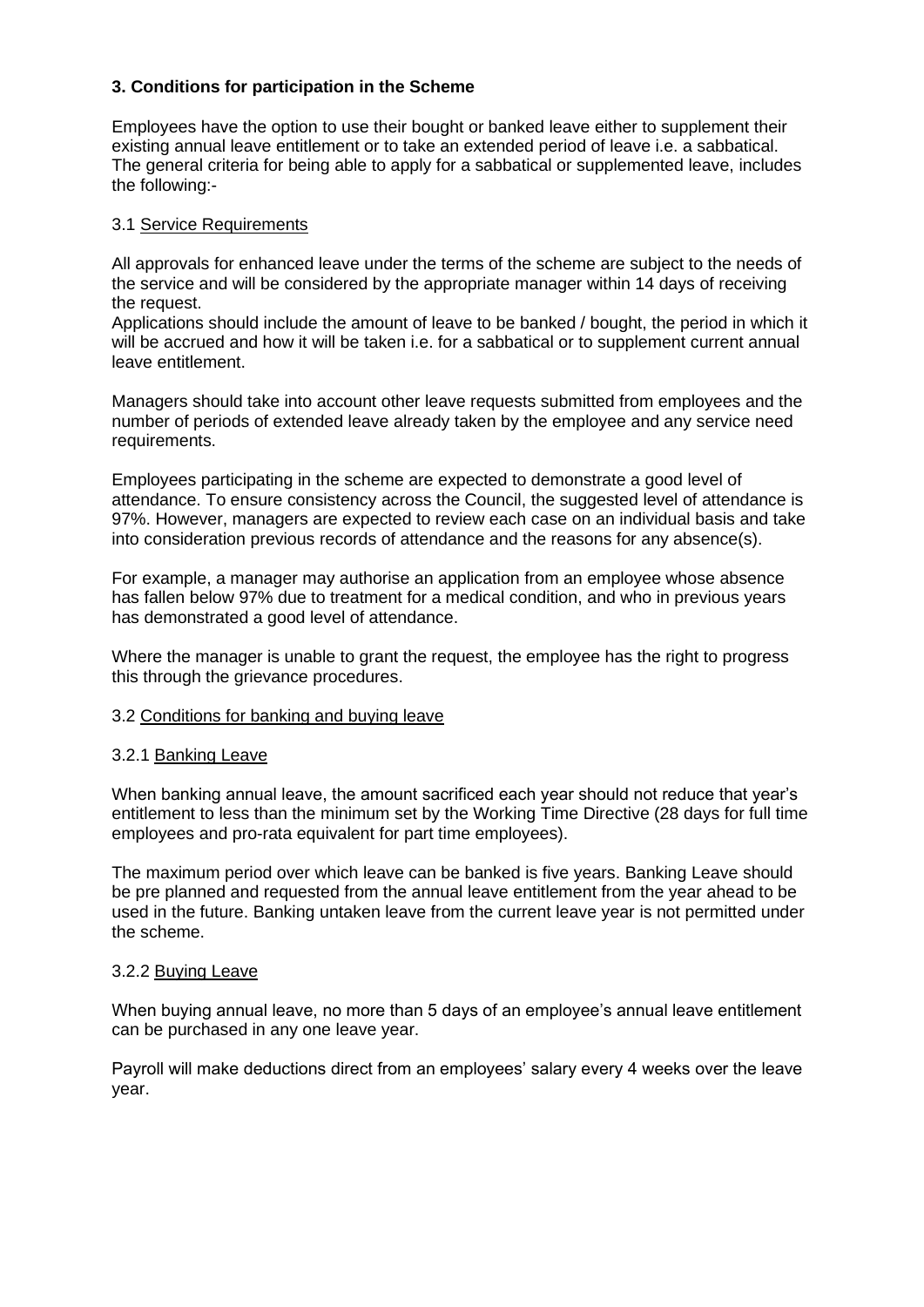# 3.3 Calculation of Pay

The deductions taken from an employee's salary, every 4 weeks over the leave year, are calculated as follows:-

### *Hourly rate x average hours worked per day x number of days bought = total deduction*

For example, an employee on an hourly rate of £8.00 who works 35 hours per week, and wishes to buy 5 days leave, would have £21.54 deducted from their pay every 4 weeks, for the leave year. This is calculated as follows:-

£8.00 x 7 hours = £56.00 per day x 5 days leave = £280 / 13 pay runs = £21.54 every 4 weeks.

# 3.4 Attendance at Work

Employees on maternity leave are able to participate fully in the scheme. Periods of maternity leave do not count as non-attendance for the 97% attendance level. As with all other employee's they must apply to take part in the scheme prior to the start of the new annual leave year.

Employees who enter into the scheme and subsequently fail to achieve an acceptable attendance record, will have their case reviewed under the Maximising Attendance Policy. Depending in the circumstances of the case, an employee's participation may be withdrawn.

# **4. Sabbaticals**

A sabbatical is an extended break which allows an employee to pursue outside activities i.e. travelling, undertake courses, pursue sports/hobbies etc.

Employees must satisfy the following criteria in order to be able to apply for a sabbatical:-

- Employees must have five years service by the date they propose to take the sabbatical.
- The maximum period of enhanced leave whether bought, banked or unpaid special leave is for six months.
- The employee must apply for the sabbatical by the commencement of the leave year in which they intend to start banking, buying leave or both.
- Employees must be in post by the start of the leave year and have a contract of employment which extends beyond the period which they intend to bank leave i.e. if an employee is on a two year contract, they can only bank leave for one year so it can be used in their second year of employment.
- An employee who decides before the completion of their agreement that they no longer wish to take a sabbatical, will be required to use their leave over the period which it was bought or banked. For example, an employee who has saved 15 days over three years, will be required to use this leave over the same period of time, subject to the needs of the service.

### **Example**

For example, **Employee A** wishes to go on a sabbatical for a period of six months to go travelling around the world.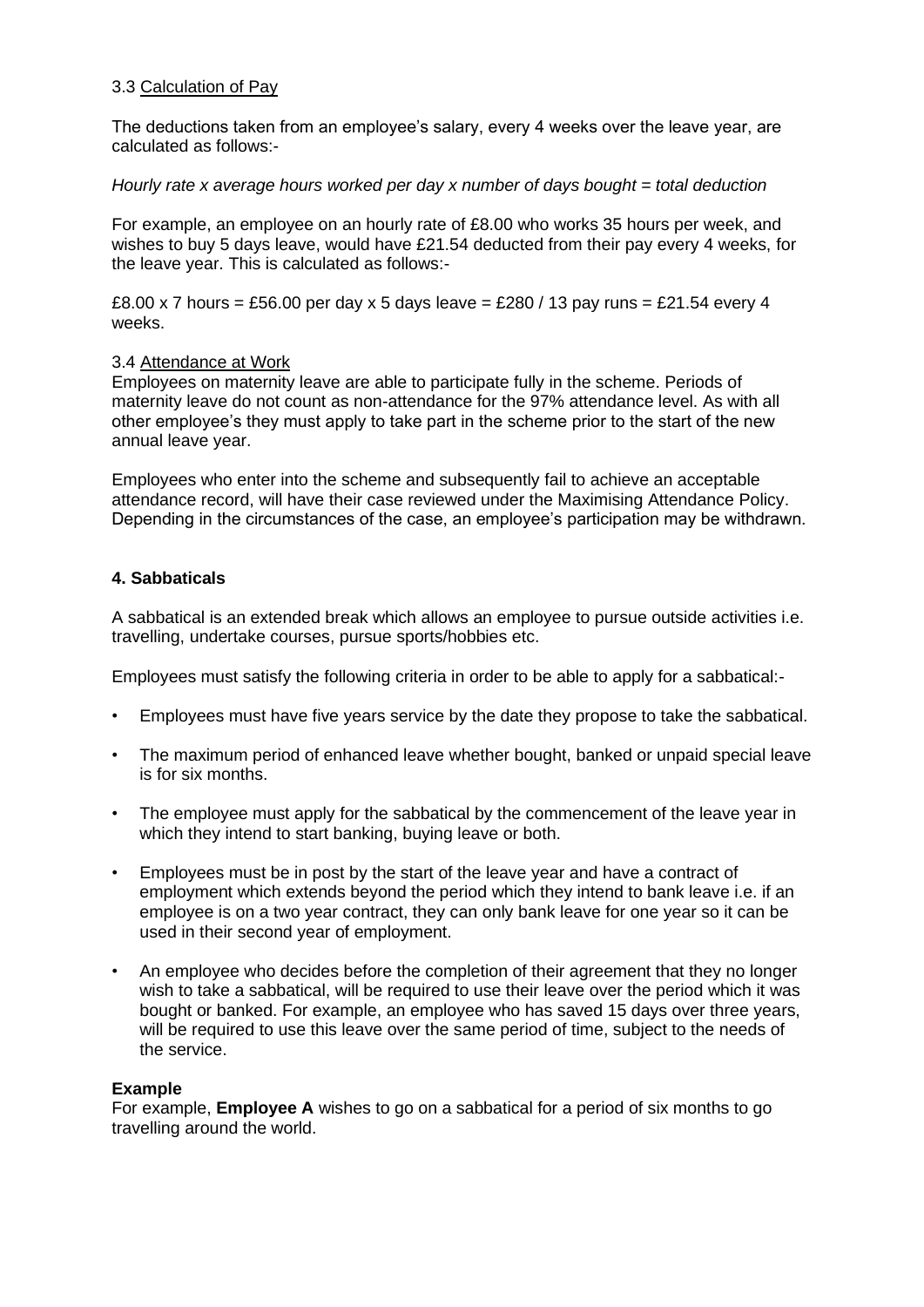Employee A's current annual leave entitlement is 25 days and decides to bank 5 days per year for the maximum period of five years. In addition the employee decides to buy the maximum of five days per year, totalling to 50 days after five years.

The employee will after five years, be on an annual leave entitlement of 30 days. Therefore, the employee will have banked twenty five days, will have bought twenty five days and will have thirty days current leave entitlement, a total of 80 days leave for a sabbatical.

The employee will be able to use the majority of these days for their sabbatical but will be expected to keep a small amount of leave to be used intermittently throughout the rest of the leave year i.e. 5 days.

# **5. Moving to an Alternative Post**

Where an employee applies for an alternative post, the employee and the line manager must discuss prior to appointment, the ongoing arrangements of those participating in the scheme and intending to take an extended period of leave i.e. a sabbatical.

The appointing department must use the criteria outlined to help them decide whether the employee's arrangement can be honoured or not.

# **6. Supplementing Annual Leave**

Many employees may choose to buy leave in order to supplement their current annual leave entitlement for the year. Employees must satisfy the following criteria in order to be able to supplement their annual leave each year:

- Application forms for bought leave must be submitted by employees to their line managers prior to the start of the new leave year. Employees must detail on the form the number of days leave they wish to buy.
- Where an employee withdraws from participating during a leave year, they will get a prorata entitlement for leave already bought and be expected to use this in that leave year. At that time, the agreement will cease and payments will no longer be deducted from the employees' pay.
- Normal rules will apply for annual leave for those who terminate their employment.
- Employees with fixed work requirements i.e. term time employees, are restricted in the days they can take annual leave, are excluded from banking leave but have the option to buy. Buying leave allows the employee to plan leave out with fixed holiday periods, subject to the needs of the service.

# **Example**

For example, Employee B has a basic annual leave entitlement of 20 days plus 2 floating. They want to increase their current annual leave to spend more time with their children during their school holidays and match the annual leave entitlement of that of their partner. Therefore, the employee decides to buy an additional five days, providing Employee B with a total of 27 days to use in the leave year.